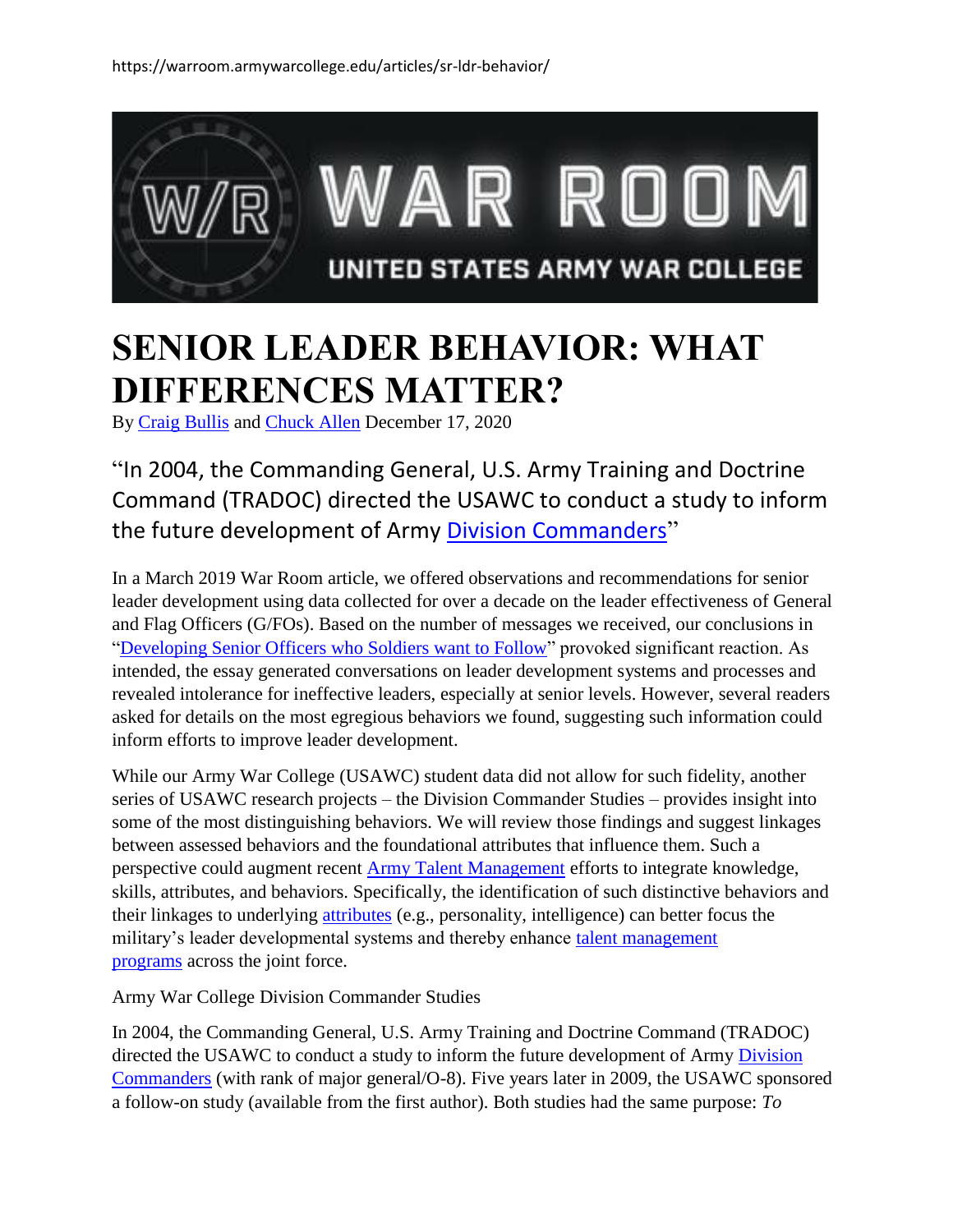## *contribute to future operational readiness and institutional strength of the Army by providing insights and recommendations regarding leadership at Division level.*

Both the 2004 and 2009 studies focused on the development and performance of Army Division Commanding Generals (CGs) whose headquarters had just returned from combat operations in Iraq or Afghanistan. The studies' research methods and measures were similar, and each included four Army divisions. Participants included senior members of the division staffs (either principals or deputies), Brigade-level commanders, and selected Battalion-level commanders. Seventy-seven officers participated in the 2004 study, while the 2009 study included 111 subjects.

The [Leader Behavior Preference](https://apps.dtic.mil/dtic/tr/fulltext/u2/a435928.pdf) (LBP) worksheet was the primary leadership assessment measure for both studies. The LBP identified 29 behaviors and was designed to capture respondents' assessments of the CG's behaviors. Each of the 29 behaviors was assessed in four categories: (1) importance for Division Commander success, (2) distinguished more effective from less effective CGs, (3) current strengths of CGs, and (4) areas of improvement for CGs. Participant responses to the second question, behaviors that differentiate "good" and "poor" commanders, meaning most effective CGs exhibited the behaviors while less effective CGs did not, are most relevant for this study.

| <b>Interpersonal Skills</b>                                           | <b>Underlying Personality Attribute</b><br>ぐ |
|-----------------------------------------------------------------------|----------------------------------------------|
| Can handle "bad news."                                                | Neuroticism/Hostility                        |
| Keeps cool under pressure.                                            | Neuroticism/Impulsiveness                    |
| Gets out of the headquarters and visits the<br>troops.                | Extraversion/Activity                        |
| Knows how to delegate and not<br>"micromanage."                       | Agreeableness/Trust                          |
| Sets high standards without a "zero defects"<br>mentality.            | Agreeableness/Tender Mindedness/Trust        |
| Clearly explains missions, standards, and<br>priorities.              | Conscientiousness/Order                      |
| Is more interested in doing good than<br>looking good. (2004 only)    | Agreeableness/Modesty                        |
| Is positive, encouraging, and realistically<br>optimistic (2009 only) | <b>Extraversion/Positive Emotions</b>        |
|                                                                       |                                              |
| <b>Conceptual Skills</b>                                              |                                              |
| Adapts quickly to new situations and<br>requirements.                 | Openness/Ideas & Actions                     |
| Sees the big picture; provides context and<br>perspective.            | Openness/Ideas & Actions                     |
| Can make tough, sound decisions on time.                              | Conscientiousness/Dutifulness                |

Table 1 presents the ten most-reported differentiating behaviors from the 2004 and 2009 studies, respectively.

Table 1. Top 10 behaviors that most often distinguished good from poor Division CGs.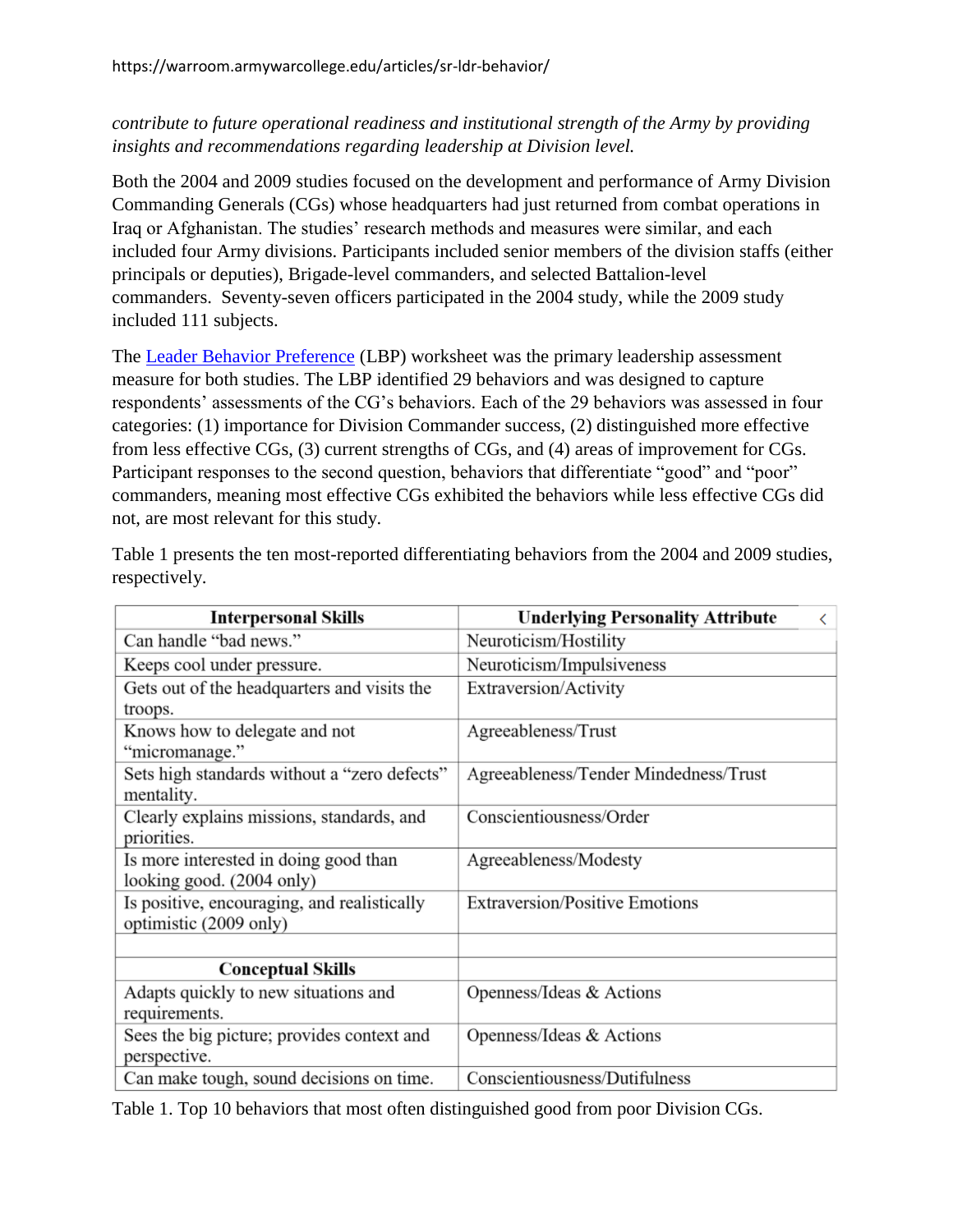Review of the top ten behaviors reveals that nine of the ten behaviors that distinguished good from poor Division Commanders – identified by seasoned officers in different units and five years apart – are the same. The behavior from 2004 that was not rated as highly in the 2009 study was behavior #27, "Is more interested in doing good than looking good." The behavior that replaced #27 in 2009 was #29, "Is positive, encouraging, and realistically optimistic." The critical conclusion from this research is that, in the aggregate, the items that most differentiate Division Commanders are consistent when assessed by the senior leaders (ranks of LTC to BG) who worked for those commanders.

## **Discussion**

We reported in our [earlier study](https://warroom.armywarcollege.edu/articles/senior-officers-who-soldiers-follow/) that interpersonal and conceptual skills distinguish the effective from ineffective G/FOs. Development in these domains requires a sophisticated understanding of why one behaves as they do. Scholarly [research](http://www.timothy-judge.com/documents/2013-31562-001.pdf) suggests that individual-level attributes can either facilitate or impede one's performance, and that personality and character assessments are effective ways to assess these attributes in individuals. Researchers have also found that organizations better motivate individual development when linking their organizationally-desired behaviors to each individual's underlying attributes. In practice, however, [few organizations do.](https://www.mdpi.com/2079-3200/6/4/49) Such omissions represent a shortcoming in developmental efforts and programs.

According to the [Army Leadership Requirements model,](https://armypubs.army.mil/epubs/DR_pubs/DR_a/pdf/web/ARN20039_ADP%206-22%20C1%20FINAL%20WEB.pdf) "Attributes are centered on the leader's display of 1) Character, 2) Presence and 3) Intellectual Capacity." As such, Army doctrine suggests that these attributes set a foundation for all other leadership requirements. We suggest, however, that the Army's model should be explicitly augmented with individual personality dimensions.

We contend that the most distinguishing behaviors in the USAWC Division Commander studies can be better developed when viewed as expressions of underlying personality attributes.

One's personality consists of individual traits that orient one's perspective on all aspects of life and explain differences in such perspectives. The Five-Factor Model (["The Big 5"](https://www.guilford.com/books/Personality-in-Adulthood/McCrae-Costa/9781593852603/reviews)), which is widely accepted in personality assessment [literature,](https://mentisglobal.com/wp-content/uploads/Hogan_Secure_Zone/6.%20Technical%20Manuals/1.%20Hogan%20Assessment%20Manuals/HPI_Technical%20Manual.pdf) includes the personality characteristics of Openness, Conscientiousness, Extraversion, Agreeableness, and Neuroticism. The importance of including personality as a foundation of behavior rests in the fact that the Big 5 factors – along with the facets associated with each construct – are about [50% inherited](https://www.routledge.com/Personality-and-the-Fate-of-Organizations/Hogan/p/book/9780805841435?utm_source=cjaffiliates&utm_medium=referral&cjevent=3c22647c3b0611eb8173011e0a240613) and, consequently, generally [resistant to change.](https://www.psychologytoday.com/us/blog/media-spotlight/201509/can-you-change-your-personality)

We contend that the most distinguishing behaviors in the USAWC Division Commander studies can be better developed when viewed as expressions of underlying personality attributes. Table 2 includes the distinguishing behaviors and their hypothesized link to the specific personality attributes considered in the Big 5 Personality taxonomy.

Table 2. Categorization of distinguishing behaviors.

One implication of acknowledging the underlying attributes is that it directly challenges the Army's emerging framework of Knowledge, Skills, and Behaviors (KSBs) within the Army's [Talent Management initiative.](https://talent.army.mil/) All the indicators identified as most distinguishing (all the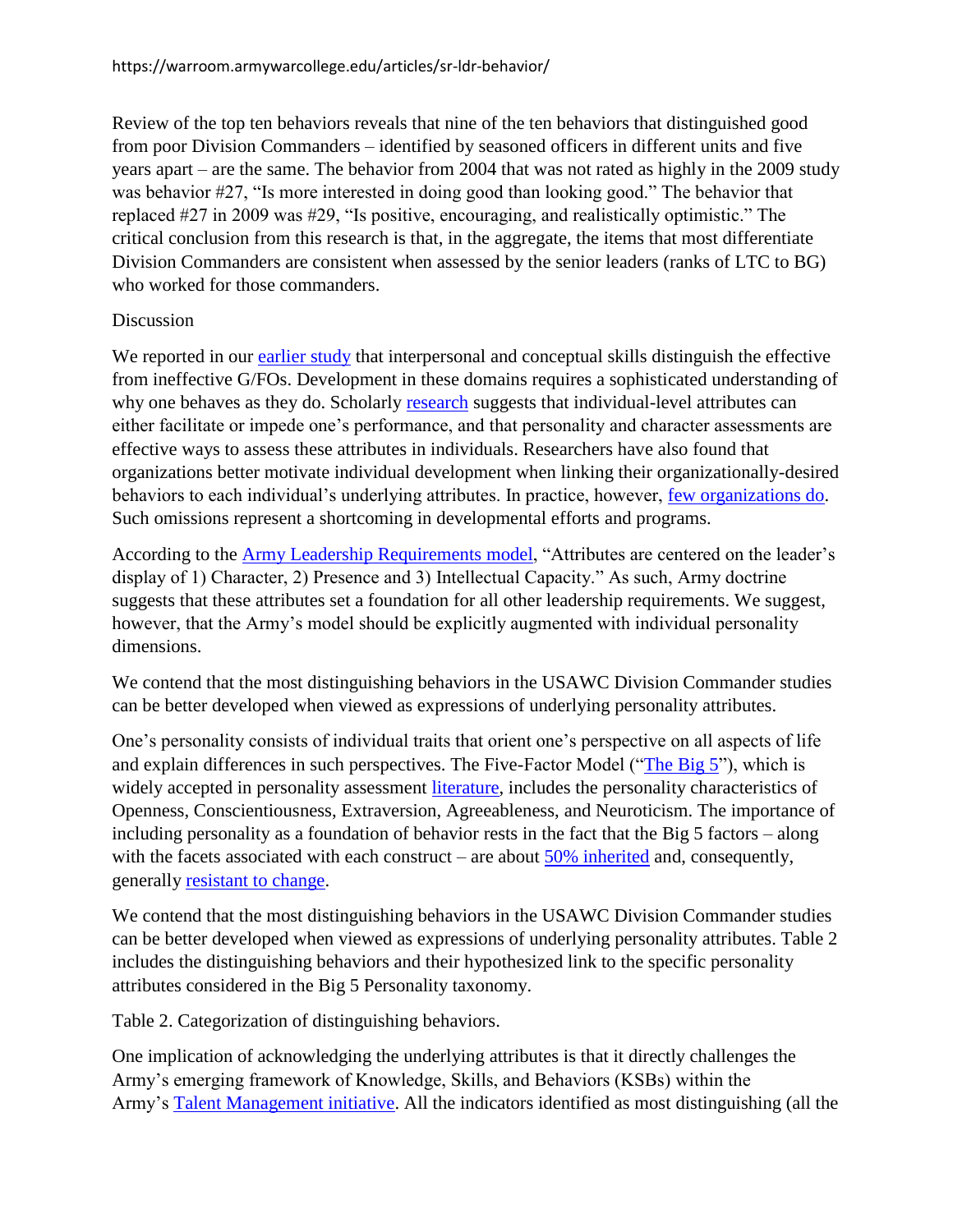behaviors on the LBP survey) measure *behavior*. However, focusing only on behavior – especially in developmental conversations – generates an incomplete analysis. On one hand, behaviorally-focused questions are appropriate because the only way to demonstrate application of knowledge and skills is through behavior. However, the KSB framework misses – both symbolically and practically – the critical leadership foundation of attributes – personality in particular.

For example, one of this essay's authors conducted hundreds of individual feedback sessions as a coach using the USAWC's [Leadership Feedback Program,](https://www.armywarcollege.edu/documents/Academic%20Program%20Guide.pdf) a comprehensive senior leader development initiative that includes both behavioral and personality attribute [measures.](https://psycnet.apa.org/buy/2004-12703-172) When the coach linked the behavioral data to the personality foundations, participants better understood both (1) why they were effective as well as (2) why modifying ineffective behavior might be so difficult.

For example, "handling bad news" and "keeping cool" are behaviors that have foundations in the personality dimension of [hostility and impulsiveness.](https://www.guilford.com/books/Personality-in-Adulthood/McCrae-Costa/9781593852603/reviews) Telling oneself that "I won't get so angry so quickly" is very easy to say. But when the facets of one's neuroticism personality assessment reflect the subcomponents of high impulsiveness (reflecting a tendency to immediately act without considering the consequences) and hostility, (being ready for a fight at all times) developmental actions become much more personal. Moreover, such personality tendencies are not just displayed at work but also in other contexts – including in the household. Why? As mentioned above, personality reflects how we prefer to act. While the roles of a military leader might not always align with that of a "household parent," people like to think that they adjust seamlessly to these different contexts. However, most of us are rarely as good as we think. But our behavioral repertoire is not limited to behaviors that only align with our personality traits.

Individuals develop [coping mechanisms](https://books.google.com/books?hl=en&lr=&id=6deCAgAAQBAJ&oi=fnd&pg=PP1&dq=related:lYEQ4QAwhM8J:scholar.google.com/&ots=dgtAr3HzyB&sig=RVcYcE0xmQxY77AANe3A5Oa5zJ0#v=onepage&q&f=false) (behaviors required for the context or role but inconsistent with personality preferences) to respond to expectations of others. Coping mechanisms help even the most introverted learn to "work a room" at a social gathering. In fact, some become so adept at those behaviors that others might think the self-professed introvert actually *enjoys* significant interaction with strangers. However, behaving outside of one's personality requires significant energy and explicit attention. The result is that we are often more effective (and more comfortable) when our behavior aligns with our personality. Consequently, discussing personality traits in the context of senior leader roles and linking behaviors to broader lifestyle choices can have significant influence on moderating ineffective behavior – a linkage and motivation that is not possible by focusing on behavior alone.

## Conclusion

The purpose of this essay is to leverage previous research to better understand how and why Army Division Commanders – and, by extension, other Army senior leaders – are more or less effective leaders. In doing so, this research seeks to further advance and expand personal and leadership development efforts and programs.

For institutions to develop desired behaviors, however, requires a more sophisticated understanding of leadership than is currently considered in Army talent management programs.